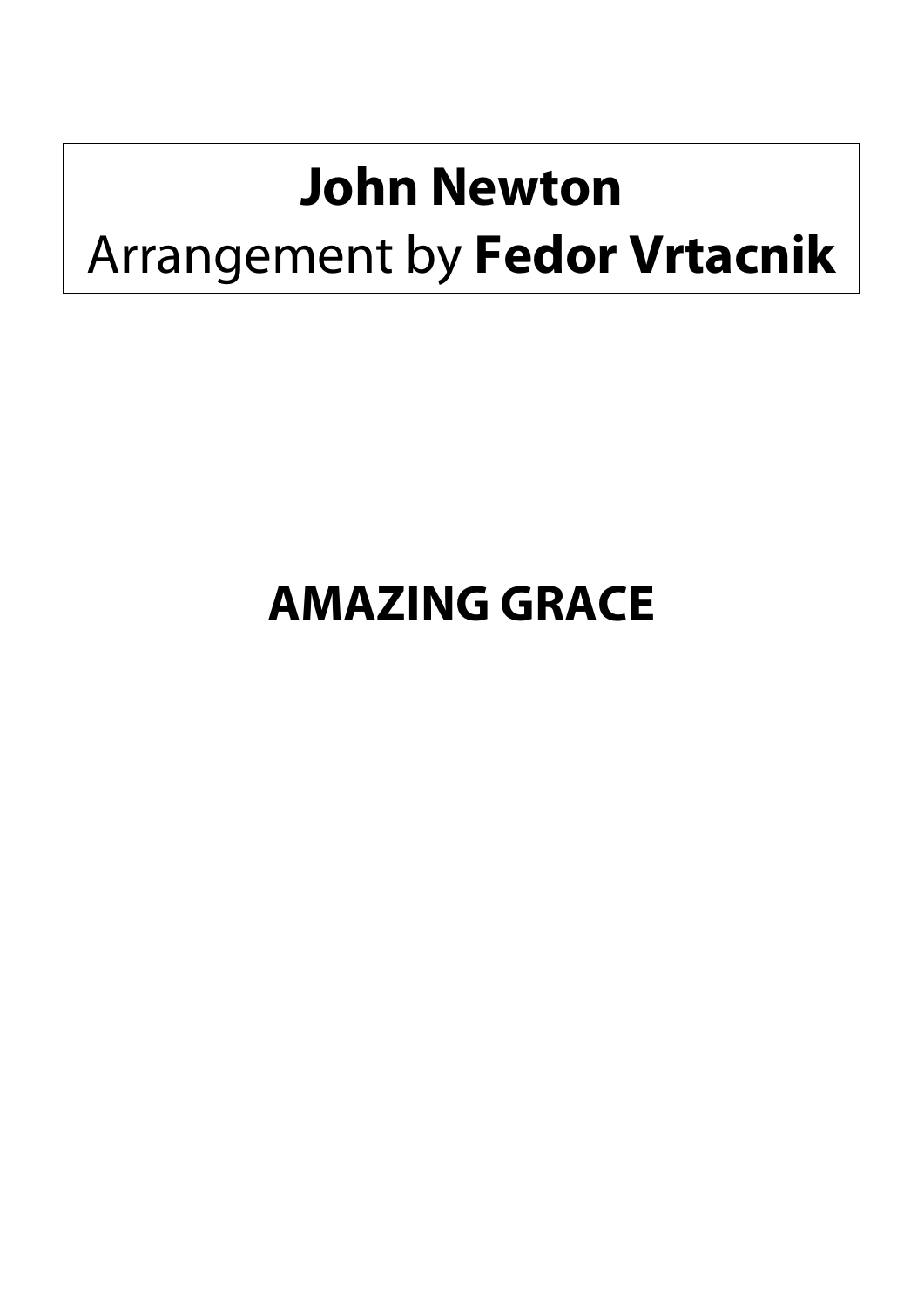## **AMAZING GRACE**